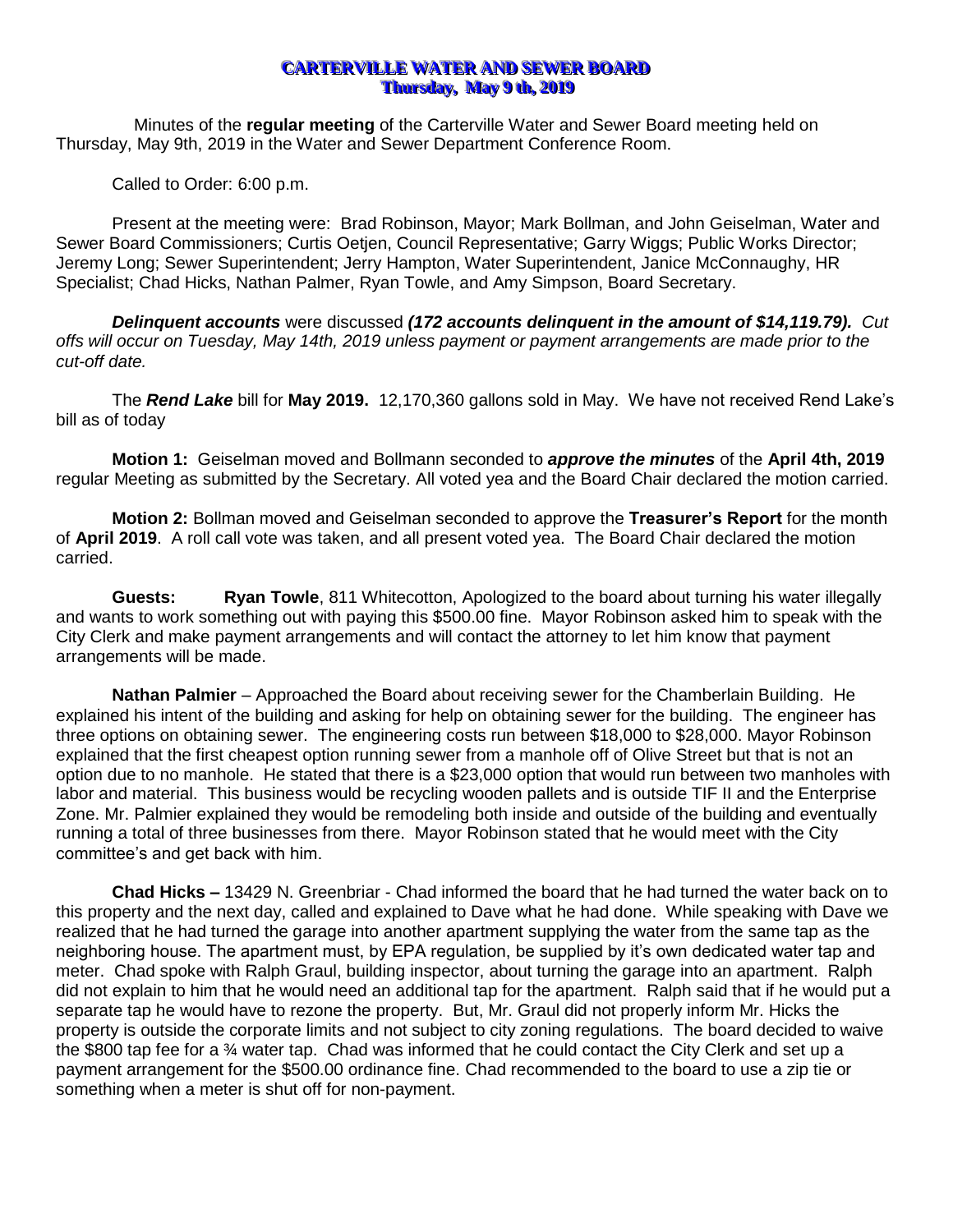**Motion 3:** Geiselman moved and Bollmann seconded to approve **waived the \$800.00 outside ¾ water tap due to unintended misinformation from the Building Inspector** as submitted by the Secretary. A roll call vote was taken, and all present voted yea. The Board Chair declared the motion carried.

**Motion 4:** Bollmann moved and Geiselman seconded to approve **payment of the monthly bills for the May 2019** as submitted by the Secretary. A roll call vote was taken, and all present voted yea. The Board Chair declared the motion carried.

# **Garry Wiggs Report -**

**Electronic Meters -** Meter counts before was for 8 4" meters and now we will not use. Census Company will not let us return the meters and will charge us a 45% restocking fee. They stated that the warranty has already began on those meters. Garry was able to get the restocking fee down to 25%. Each meter cost is \$1,976.31 for a 4" meter. The restocking fee would run us \$3,952.56. We have already paid for these meters thru Government Capital. We will be returning: 33 1" meter at \$132.50 each, 23 ¾ meters at \$72.50 each. We will need to order 9 11/2" meters at \$480.25, 5 2" meters at \$582.63 and 3 3" meter at \$1,175.00 each.

**Motion 5:** Bollmann moved and Geiselman seconded to approve **payment to Core and Main in the amount of \$144,983.85 from Government Capital** as submitted by the Secretary. A roll call vote was taken, and all present voted yea. The Board Chair declared the motion carried.

**Generator -** All the parts are in, but the contractor is waiting for better weather to install**.** Garry asked if we could get a portable generator during the switch over, and the board agreed.

### **Jerry Hampton Report-**

**New Electronic Meters** – Jerry informed the board that we lack 3 meters having all our meters in the ground that we can install. These 3 meters are 5/8 meters on Finney Drive.

**Center Street Main** - Materials pricing for Center Street is \$6,675.00 for 800 feet of water line and fittings with one fire hydrant.

**Weisenbrook Water Main** – waiting on a letter from Amy to the residence about changing their water lines from the back yard to the front.

**Motion 6:** Bollmann moved and Sisk seconded to approved up to **\$7,000.00 for Center Street materials** as submitted by the Secretary. A roll call vote was taken, and all present voted yea. The Board Chair declared the motion carried.

Jerry asked about the permit for cable companies coming into town. Mayor Robinson stated that he thinks we should write our own ordinance and if they do not like it we will fight them in court. Mayor explained to the board what other communities are doing to have them pay for a permits, bores, and damages.

#### **Jeremy Long Sewer Report-**

. **Dredging Pond** – The pond has not been dredged in years. Jeremy recommends having one or two feet of sludge removed. He found a gentlemen from West Frankfort that could do this for us.

**Sludge truck** – Jeremy has not had time to work on this.

**Analytical Scale** – The gentlemen that calibrates our scales has retired and that we need to find a new person. Jeremy found out also that our scale is extremely outdated and not working properly. Jeremy has a quote to purchase a new scale for next February 2020 when they can come and test our equipment.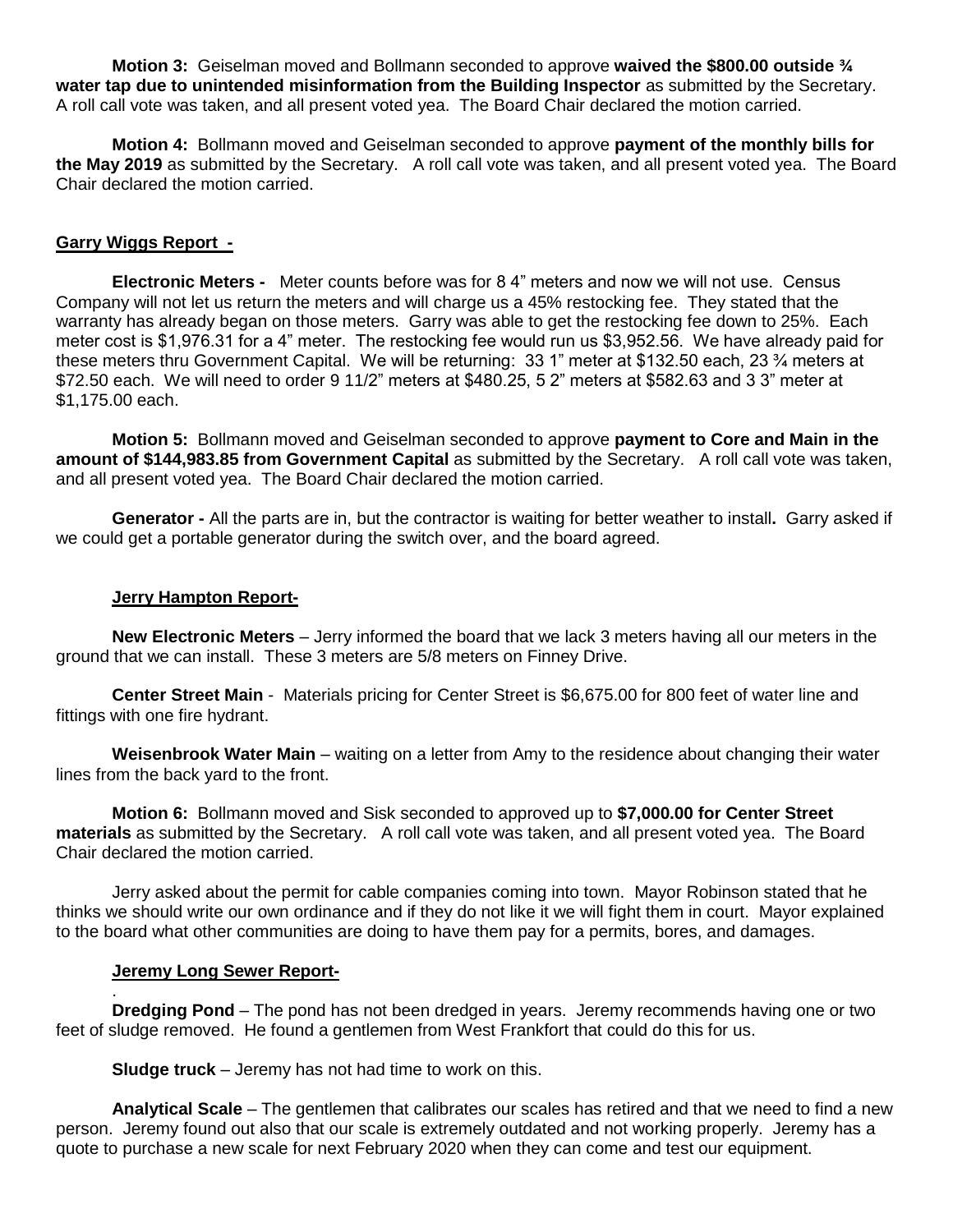**Meadowbrook Repairs** – Mott Excavating came out to see the problems and gave us a quote for \$5,300.00 out of the \$10,000.00 we allocate each year for lining sewer lines. He also looked at the manhole behind Subway and will not be charging us for this job.

**Motion 7:** Geiselmann moved and Bollmann seconded to approve up to **\$5,300.00 for Mott Excavating with the Meadowbrook inflow problem and Subway manhole riser** as submitted by the Secretary. A roll call vote was taken, and all present voted yea. The Board Chair declared the motion carried

Mayor Robinson stated that we will work on a door hanger's for the smoke sewer residences that still need to fix their problems. Mayor Robinson stated that we would have Ralph or someone else place these on their doors once the language and deadline are figured out.

Jerry informed the board about Parks Plumbing problem with making a sewer tap on Ronnie Watson property on Howerton. Jerry stated that he noticed that they were not connecting the pipe with bands correctly. They found that it was not even tied/secured to the main. Jerry recommends that we start inspecting every tap before covering the tap up.

**Plant Sludge Return Values** - Jeremy had Motts Excavating look at the sludge return valves that are looked up and give a quote on repairing them.

**Motion 8:** Geiselman moved and Bollmann seconded **for Motts Excavating for \$2,800.00 to replace the sludge return valves.** submitted by the Secretary. A roll call vote was taken, and all present voted yea. The Board Chair declared the motion carried.

**Wedge Sludge Beds** – Currently we are purchasing the beds from Robert's out of Pennsylvania. When it freezes these blocks will break. Jeremy went to Pinckneyville to see there blocks they use. What they use has more flexibility when it freezes. Each bed is made up with 800 blocks. Jeremy received a quote for 1 bed with 800 blocks would run \$19,225.66 a bed and can interchange the blocks from Robert's. Jeremy received another quote from Wrestler & Associates for 2 beds would be \$49,275.40.

**Motion 9:** Geiselman moved and Bollmann seconded to approve **purchasing up to \$26,000.00 for new sludge beds from Wrestler & Associates** submitted by the Secretary. A roll call vote was taken, and all present voted yea. The Board Chair declared the motion carried.

**Motion 10:** Bollmann moved and Geiselman seconded to approve the following **leak credits**:

#### **Leak Credits**

| 15-4801 | Zach Bollmann; 111 Stable Dr    | \$ 67.94              |
|---------|---------------------------------|-----------------------|
| 15-4801 | Zach Bollmann; 111 Stable Dr    | \$113.97              |
| 14-4380 | Sue Speers; 908 N. Division     | \$1,067.23            |
| 10-4921 | Esther Hendricks; 207 S. Carter | \$121.01              |
| 11-2100 | Ray Lilly; 504 Center           | \$1,453.20<br>\$83.05 |

A roll call vote was taken, and all present voted yea. The Board Chair declared the motion carried*.*

**Motion 11:** Bollmann moved and Geiselman seconded to approve the following **pool credits**.

#### **Pool Credit**

14-1731 Brandon Anderson; 12231 Roseman Court \$ 62.87 **\$ 62.87** 

A roll call vote was taken, and all present voted yea. The Secretary declared the motion carried*.*